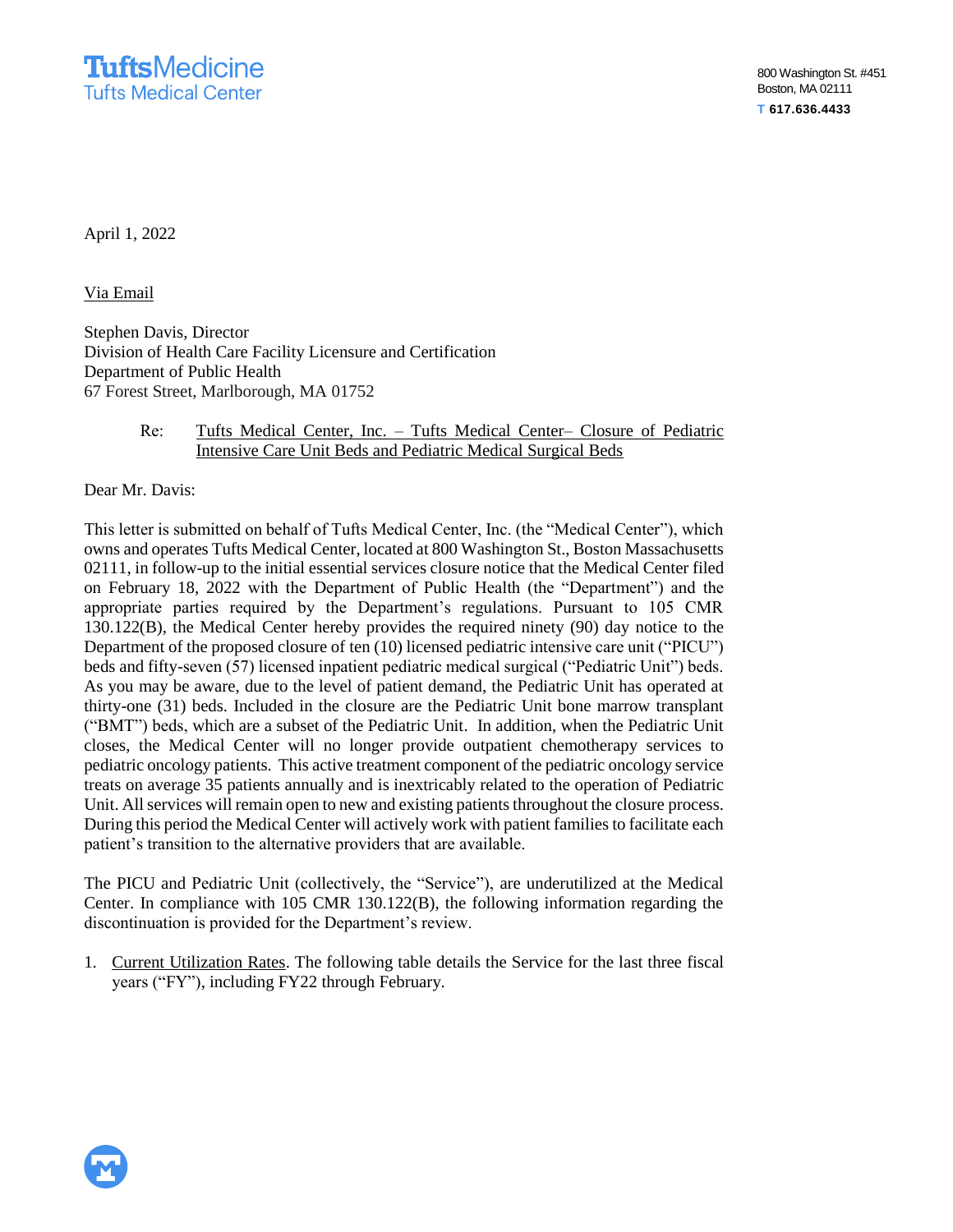| <b>PICU</b>                                                                           | <b>FY19</b> | <b>FY20</b> | <b>FY21</b>    | <b>FY22</b>     |
|---------------------------------------------------------------------------------------|-------------|-------------|----------------|-----------------|
|                                                                                       |             |             |                | through         |
|                                                                                       |             |             |                | <b>February</b> |
| Number<br>of                                                                          | 676         | 536         | 683            | 368             |
| Cases                                                                                 |             |             |                |                 |
| <b>Patient Days</b>                                                                   | 2,070       | 1,532       | 1,998          | 792             |
| Average<br>Daily                                                                      | 6           | 4           | $\overline{5}$ | 5               |
| Census                                                                                |             |             |                |                 |
| <b>Pediatric</b>                                                                      | <b>FY19</b> | <b>FY20</b> | <b>FY21</b>    | <b>FY22</b>     |
| Unit                                                                                  |             |             |                | through         |
|                                                                                       |             |             |                | <b>February</b> |
| Number<br>of                                                                          | 2,103       | 1,859       | 2,289          | 1102            |
| Cases                                                                                 |             |             |                |                 |
| <b>Patient Days</b>                                                                   | 5,616       | 5,200       | 7,363          | 3262            |
| Daily<br>Average                                                                      | 15          | 14          | 20             | 21              |
| Census                                                                                |             |             |                |                 |
| As illustrated in the table above, the Average Daily Census ("ADC") in the PICU       |             |             |                |                 |
| ranges between 40-60% of available capacity and ADC in the Pediatric Unit ranges      |             |             |                |                 |
| between 45-67% of available capacity. Utilization rates for FY21 and FY22 are         |             |             |                |                 |
| impacted by the COVID-19 pandemic, which explains the increase in bed use.            |             |             |                |                 |
| Additionally, these data include adult patients in the PICU and Pediatric Unit during |             |             |                |                 |
| FY20, FY 21, and FY22. During FY21 and FY22, 8% of utilization in the units was       |             |             |                |                 |

- for adults, and in FY 20, 11% of utilization was for adults. Also note that a single admission may result in multiple Cases in the event that the patient occupies beds in multiple units during the course of the admission.
- 2. Impact of Discontinuance. The Medical Center understands the concern and inconvenience it creates for some patients and their families, however it does not anticipate significant impact. Comparable services are available at other hospitals, including but not limited to, Boston Children's Hospital. Boston Children's Hospital is located approximately 2.7 miles away from the Medical Center and is scheduled to open additional inpatient services in 2022. In recent years, the neighborhood in which the Medical Center is located, Chinatown in Boston, accounts for on average only 15 inpatient discharges per year.
- 3. Date Set of Discontinuance. This ninety (90) day notice is hereby provided for a target closure date of July 1, 2022.
- 4. Health Care Coalitions and Community Groups. The following community groups may have an interest in the discontinuation of the Service:

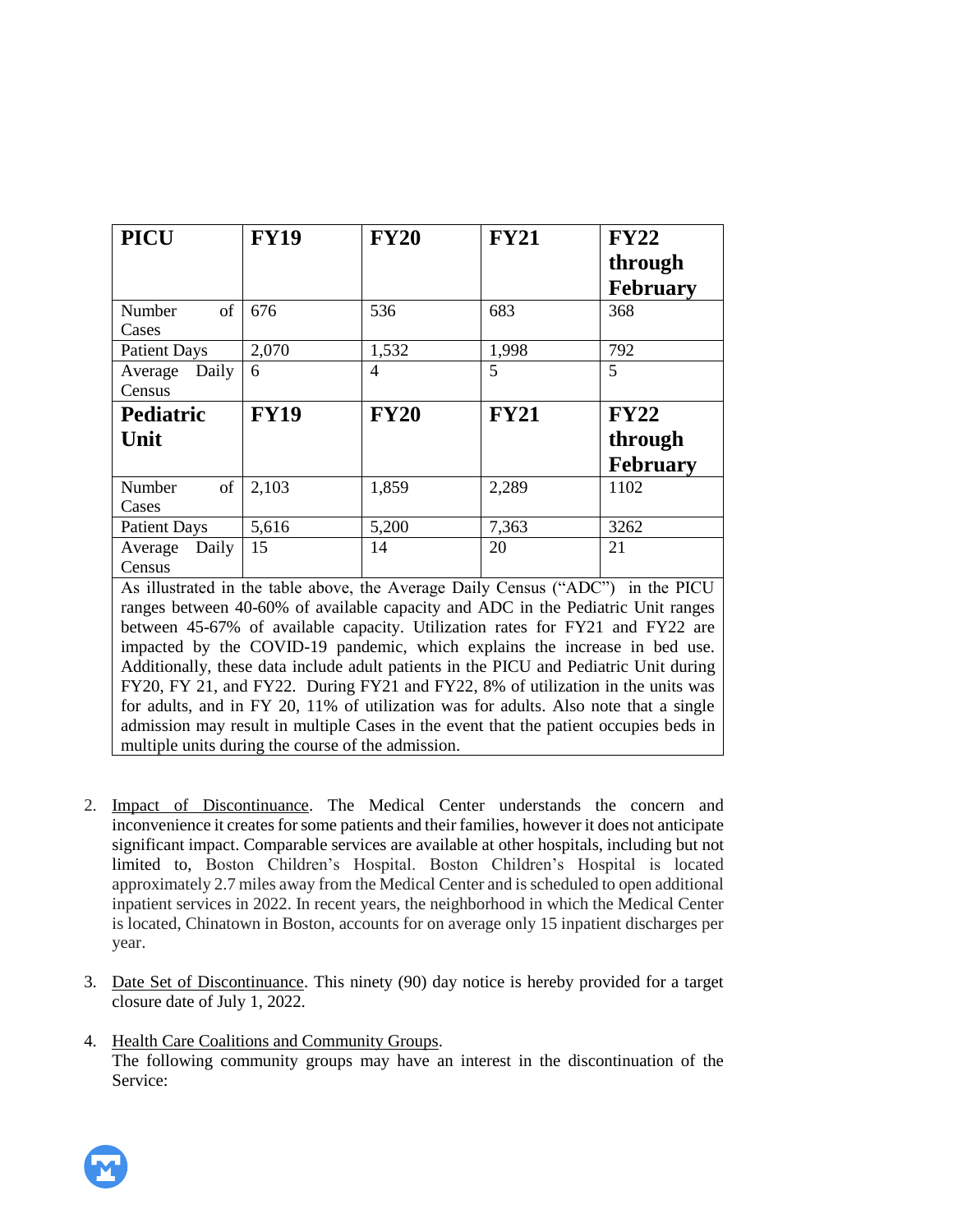Gavin Foundation, 675 E 4th St, South Boston, MA 02127

Josiah Quincy Elementary School, 885 Washington St, Boston, MA 02111

Chinese Progressive Association, 28 Ash St, Boston, MA 02111

Asian Community Development Corporation, 38 Oak St, Boston, MA 02111

Boston Chinatown Neighborhood Center, 38 Ash St, Boston, MA 02111

Boston Center for Youth and Families - Quincy School site. 885 Washington St, Boston, MA 02111

5. Community Engagement and Planning Activities. Tufts Medical Center conducted the following community engagement and planning activities with respect to the closure of the Service.

Communicated with representatives of the following coalitions and community groups regarding the inpatient closure: Gavin Foundation, Josiah Quincy Elementary School, Chinese Progressive Association, Asian Community Development Association, Boston Chinatown Neighborhood Center, Boston Center for Youth and Families - Quincy School site, South Boston Community Health Center, South Cove Community Health Center.

Tufts Medical Center sent direct communication to approximately 140 local community members and groups, including bilingual information.

On multiple occasions, Tufts Medical Center sent email notices to pediatric patients regarding the closure of the Service. The emails were sent to nearly 27,000 patient addresses.

Communicated with Sampan community newspaper.

Communicated with elected and appointed statewide leaders

Communicated with Boston elected officials including city council, state legislators and congressional delegation

Communicated with legislative officials representing area of MelroseWakefield Hospital Communicated with legislative officials representing area of Lowell General Hospital Met with staff from members of Massachusetts Congressional delegation

Tufts Medical Center established a dedicated phone line for questions related to the Service closure. Questions about the service closure can be directed to (866) 978-2399.